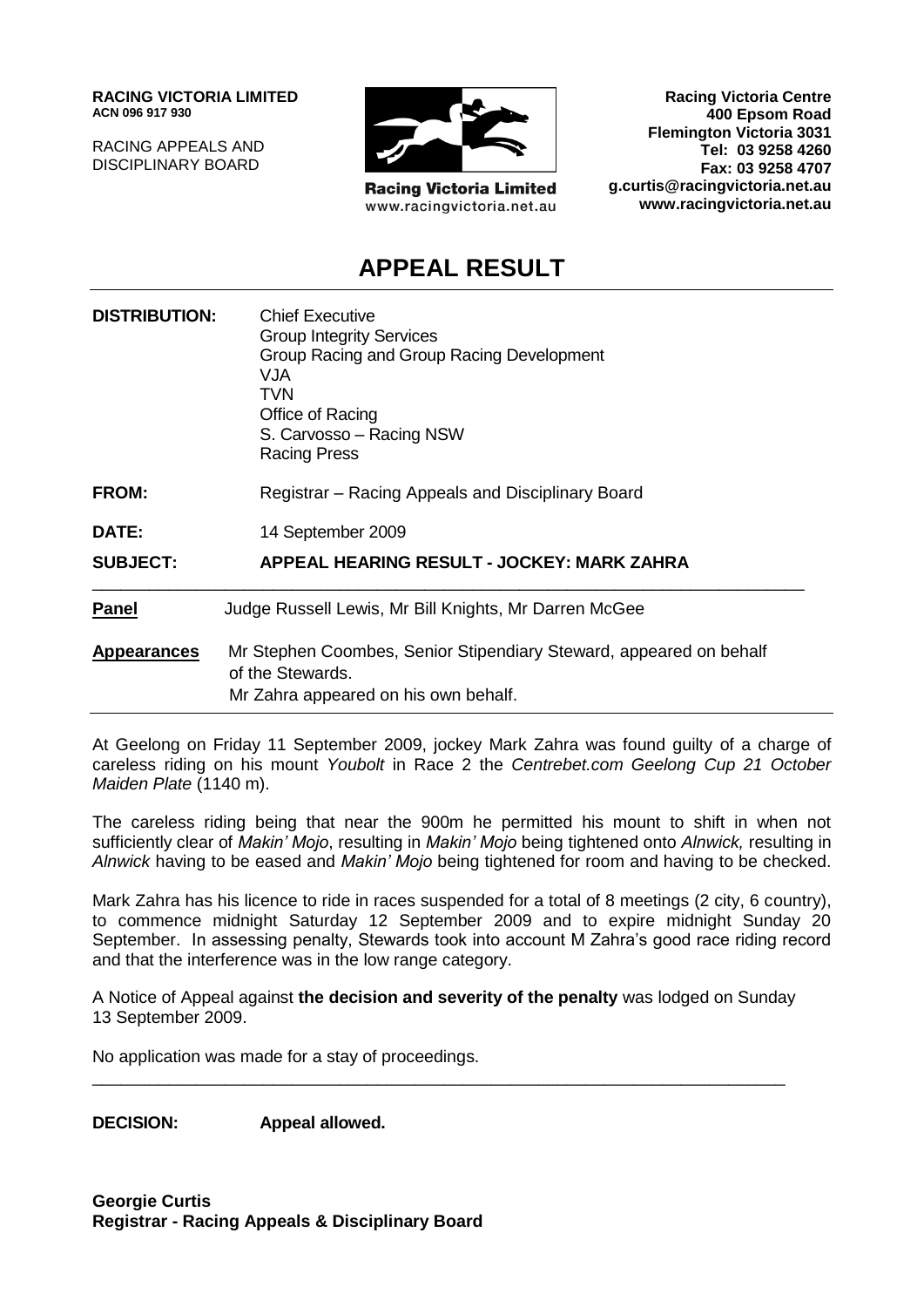# **TRANSCRIPT OF PROCEEDINGS**

#### **RACING APPEALS AND DISCIPLINARY BOARD**

\_\_\_\_\_\_\_\_\_\_\_\_\_\_\_\_\_\_\_\_\_\_\_\_\_\_\_\_\_\_\_\_\_\_\_\_\_\_\_\_\_\_\_\_\_\_\_\_\_\_\_\_\_\_\_\_\_\_\_\_\_\_\_

#### **HIS HONOUR JUDGE R.P.L. LEWIS, Chairman MR B. KNIGHTS MR D. McGEE**

#### **EXTRACT OF PROCEEDINGS**

#### **IN THE MATTER OF THE CENTREBET.COM GEELONG CUP 21 OCTOBER MAIDEN PLATE OVER 1140 METRES**

**JOCKEY: MARK ZAHRA**

#### **MELBOURNE**

#### **MONDAY, 14 SEPTEMBER 2009**

MR S. COOMBES appeared on behalf of the Stewards

MR M. ZAHRA appeared on his own behalf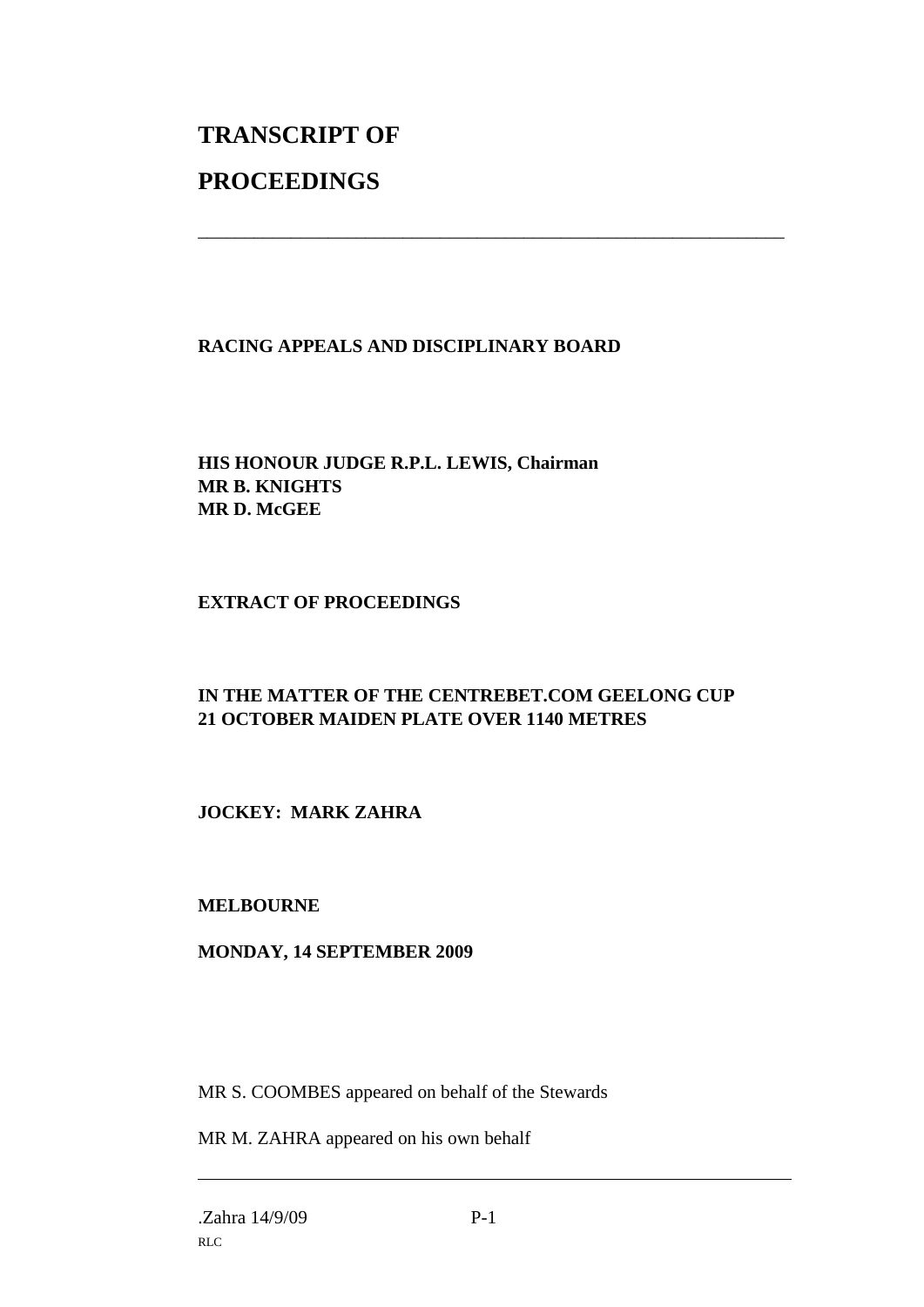CHAIRMAN: This is an interesting case but one in which Mr Coombes - and the Board congratulates him for his frankness - concedes that it is critical to the stewards' charge and findings that Mark Zahra's mount bumped Maskiell's mount. So much was conceded by Mr Coombes in questions put to him. The question then is: where is the evidence to support the stewards' case?

The evidence is such that Mr Bettess does not comment on the question of the bump. Two riders do comment on the question of the bump. One is Jason Maskiell, whose evidence is difficult to decipher, certainly one cannot be sure of what he was really saying, because at the bottom of page 5, he says, describing Mark Zahra's mount's actions:

*He come in a fraction and just bumped my - and my horse, um, I think when you see, I'm trying to relieve pressure off Dwayne and I've kind of gone out and touched Mark Zahra's hindquarters.*

So he is saying at one moment that he has been bumped and then in another moment, he's saying that he has bumped Mark Zahra's hindquarters. Then over the page at page 6, when Mark Zahra questions young Maskiell, he says:

*Did you - did you come out of stride?*

And Maskiell, this is four lines from the bottom:

*I think I did, just for a stride. I think it was more when I've looked down, I probably came out just a stride.*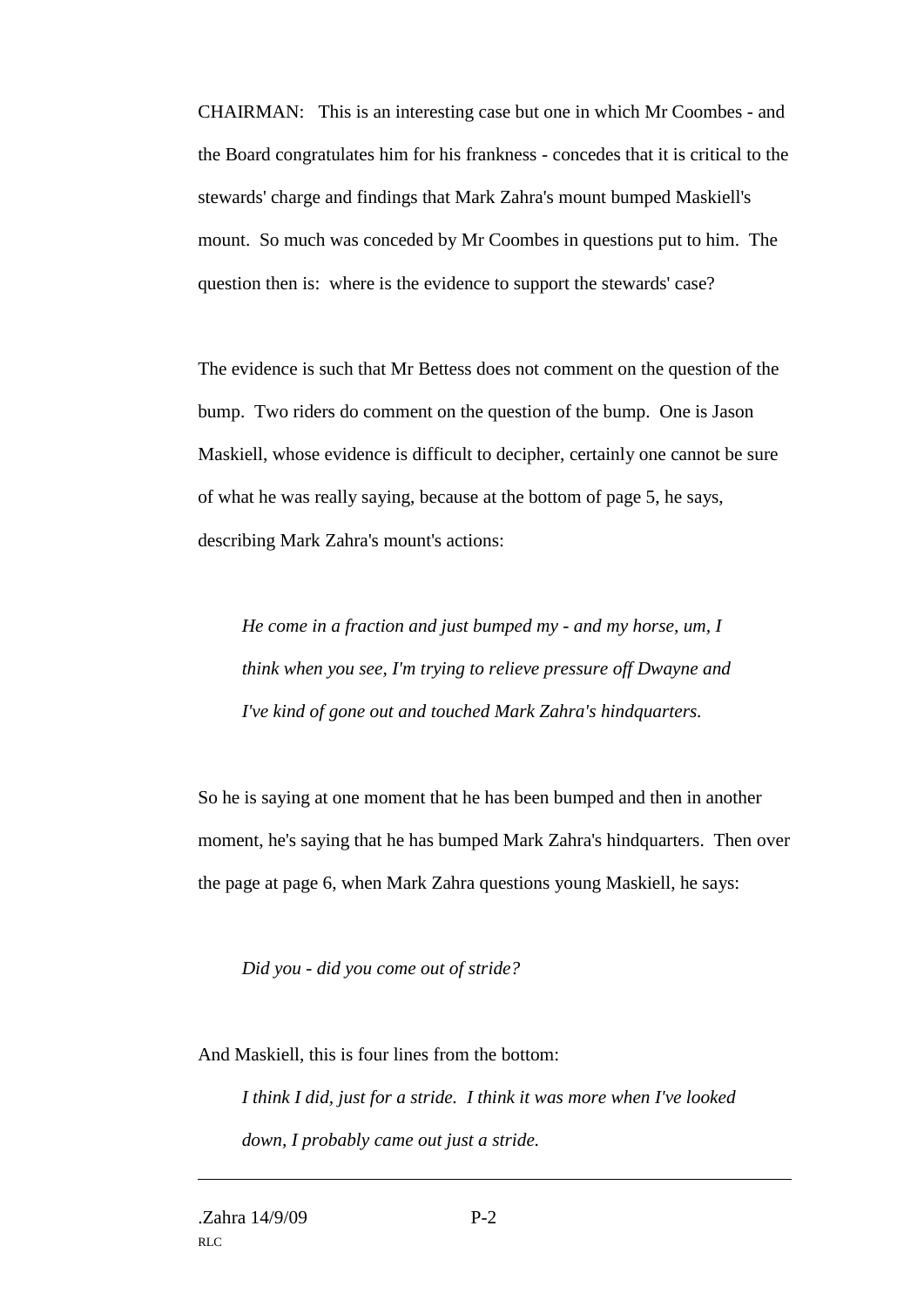So Maskiell's evidence is equivocal at page 5 and in favour of Mark Zahra at page 6. The stewards took the view that Maskiell's evidence was unreliable and dismissed it, concluding that on their interpretation of the film, it was Zahra who caused the bump.

The evidence on this appeal takes it no further in relation to the stewards' case. Mr Coombes has conceded that the evidence from the stewards that Zahra caused the bump to Maskiell is based on the stewards' interpretation of the film.

The evidence called by the defence, that is, Mr Zahra's evidence, is simply that he did not bump Maskiell's mount, it was Maskiell who bumped his mount. So there is quite a dispute, a substantial dispute, between the parties. The stewards rely on their interpretation of the film and the Board has before it Mark Zahra's denial that he bumped Maskiell, rather that Maskiell dumped Zahra's mount.

The Board has considered the evidence based on the film and is in a position where the burden of proof, to the Board's mind, has not been established. We have to be satisfied on the balance of probability that it was more likely than not that Mark Zahra bumped Maskiell's mount.

On our interpretation of the film, coupled with Mark Zahra's denial that he bumped Maskiell, we are in a position where we cannot say one way or the other who caused the bump. That being our state of mind, it must mean that